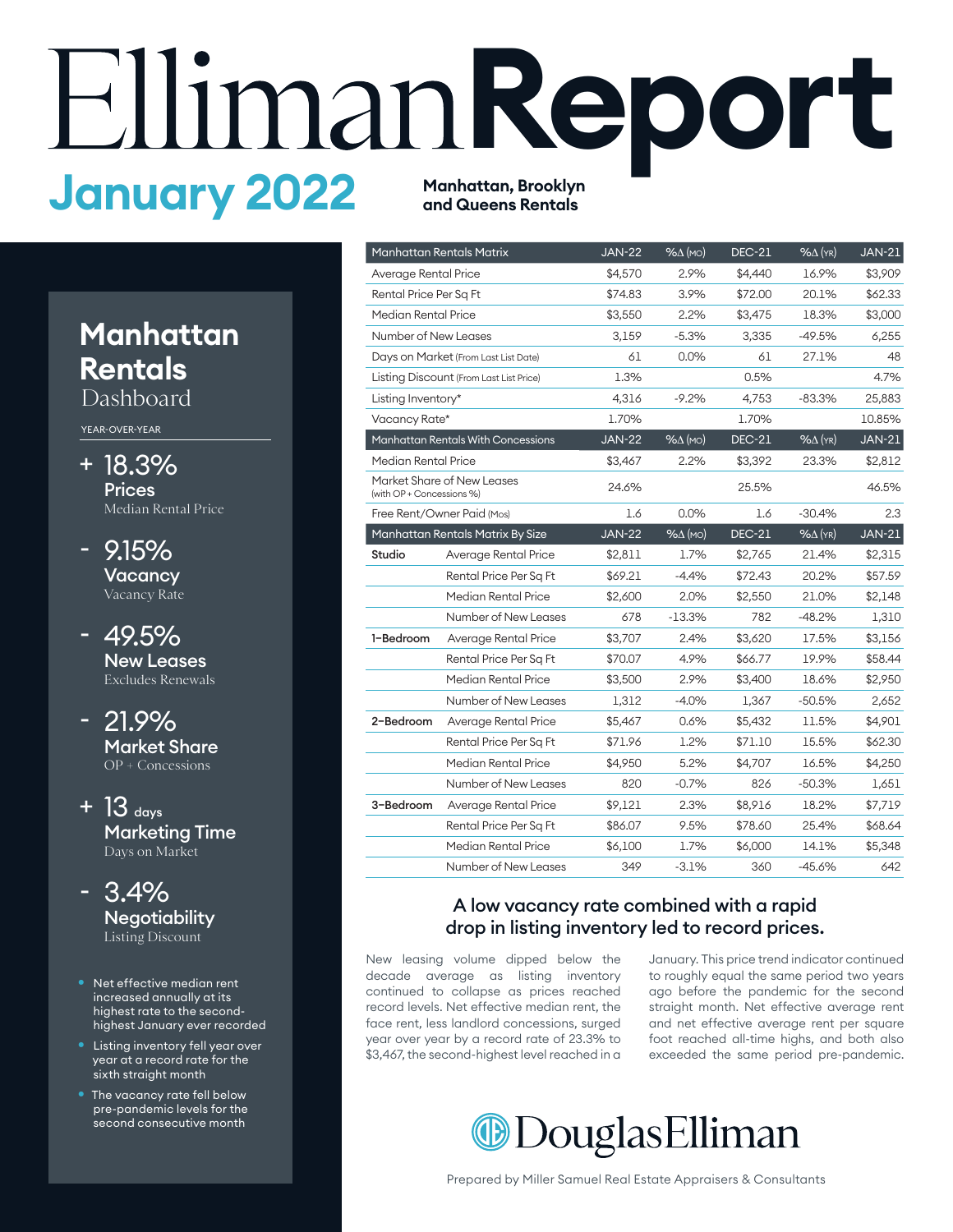\$2,650

#### elliman.com/marketreports

240

The market share of landlord concessions fell by half to 24.6%, their lowest share in four and a half years. The vacancy rate fell to 1.70%, down significantly from the 11.79% record in the yearago previous February. The market share of oneyear leases fell to 45.9%, from the 77.6% record high in January as tenants continued to pivot towards longer leases in anticipation of higher prices in the future. *\*Note: Our research efforts pivoted to a new and robust listing system that enabled us to pull more rental inventory into all three rental markets reported in this report. As a result, listing inventory and the vacancy rate were restated in December 2020.*

#### **Property Type**

- Doorman median rent surged year over year for the sixth straight month at a record rate
- Non-doorman rent jumped annually at a record rate but remained below pre-pandemic levels

#### **Price Tier**

- Luxury average rent rose to the highest level in more than eleven years
- Luxury listing inventory fell to the lowest in six and a half years of tracking
- Luxury landlord market share of concessions had fallen by half from just before the pandemic era began

#### **Downtown**

- Median rent surged as new leases fell sharply year over year
- Vacancy dropped sharply year over year

#### **Eastside**

- Median rent surged as new leases fell sharply year over year
- Vacancy dropped sharply year over year

#### **Westside**

- Median rent surged as new leases fell sharply year over year
- Vacancy dropped sharply year over year

#### **Northern Manhatan**

- Median rent and new leases edged higher year over year
- Vacancy dropped sharply year over year



| Manhattan Rentals Matrix By Property Type | <b>JAN-22</b> | $% \triangle$ (MO) | <b>DEC-21</b> | $%$ $\Delta$ (YR) | <b>JAN-21</b> |
|-------------------------------------------|---------------|--------------------|---------------|-------------------|---------------|
| Doorman Median Rental Price               | \$4.398       | 2.3%               | \$4.298       | 25.7%             | \$3,500       |
| Non-Doorman Median Rental Price           | \$2.795       | 3.7%               | \$2.695       | 15.3%             | \$2,425       |
| Loft Median Rental Price                  | \$8.399       | $-8.0\%$           | \$9.125       | 75.0%             | \$4,800       |
| New Development Median Rental Price       | \$5.634       | 2.5%               | \$5,495       | 25.3%             | \$4.495       |
| <b>Existing Median Rental Price</b>       | \$3,500       | 4.5%               | \$3,350       | 16.9%             | \$2,995       |
|                                           |               |                    |               |                   |               |

| Manhattan Rentals Matrix By Price                    | <b>JAN-22</b> | $% \triangle (MO)$ | <b>DEC-21</b> | $%$ $\Delta$ (YR) | <b>JAN-21</b> |
|------------------------------------------------------|---------------|--------------------|---------------|-------------------|---------------|
| Luxury (Top 10%) Average Rental Price                | \$12,986      | 3.0%               | \$12,611      | 17.8%             | \$11,022      |
| Luxury (Top 10%) Rental Price Per Sq Ft              | \$90.80       | 3.7%               | \$87.57       | 18.9%             | \$76.38       |
| Luxury (Top 10%) Median Rental Price                 | \$9,750       | $-1.8%$            | \$9.924       | 9.6%              | \$8,900       |
| Luxury (Top 10%) Number of New Leases                | 317           | $-6.2%$            | 338           | $-49.4%$          | 627           |
| Luxury (Top 10%) Entry Price Threshold               | \$7,450       | 2.8%               | \$7,250       | 14.6%             | \$6,500       |
| Upper Tier (30% below Luxury) - Med. Rental Price    | \$5,100       | 2.1%               | \$4,995       | 16.0%             | \$4,395       |
| Mid Tier (2 <sup>nd</sup> 30%) - Median Rental Price | \$3.389       | 5.9%               | \$3,200       | 19.1%             | \$2,846       |
| Entry Tier (1st 30%) - Median Rental Price           | \$2.250       | 3.0%               | \$2.185       | 12.8%             | \$1,995       |

| <b>Downtown Rentals Matrix</b> | JAN-22  | $\frac{96}{\Lambda}$ (MO) | <b>DEC-21</b> | $\mathcal{A}(\mathsf{Y}\mathsf{R})$ | $JAN-21$ |
|--------------------------------|---------|---------------------------|---------------|-------------------------------------|----------|
| Median Rental Price            | \$4.195 | 2.4%                      | \$4.095       | 29.1%                               | \$3,250  |
| Number of New Leases           | 1.250   | $-9.6%$                   | 1.383         | -57.7%                              | 2.957    |
| Vacancy Rate*                  | 1.93%   |                           | 1.63%         |                                     | 15.32%   |

| Eastside Rentals Matrix | JAN-22  | $\frac{96}{\Lambda}$ (MO) | <b>DEC-21</b> | $\%$ $\wedge$ (YR) | $JAN-21$ |
|-------------------------|---------|---------------------------|---------------|--------------------|----------|
| Median Rental Price     | \$3.478 | 12.2%                     | \$3.100       | 16.9%              | \$2,975  |
| Number of New Leases    | 732     | $-7.9%$                   | 795           | $-48.1\%$          | 1.411    |
| Vacancy Rate*           | 0.88%   |                           | 1.59%         |                    | 7.39%    |

| Westside Rentals Matrix | $JAN-22$ | $%$ $\Lambda$ (MO) | <b>DEC-21</b> | $%$ $(\gamma_R)$ | $JAN-21$ |
|-------------------------|----------|--------------------|---------------|------------------|----------|
| Median Rental Price     | \$3.816  | 6.6%               | \$3,580       | 29.4%            | \$2,950  |
| Number of New Leases    | 687      | 2.7%               | 669           | $-51.4\%$        | 1.415    |
| Vacancy Rate*           | 1.70%    |                    | 1.57%         |                  | 7.84%    |

| Northern Manhattan Rentals Matrix | JAN-22  | $\%$ $\Lambda$ (MO) | <b>DEC-21</b> | $%$ $(\gamma_R)$ | $JAN-21$ |
|-----------------------------------|---------|---------------------|---------------|------------------|----------|
| Median Rental Price               | \$2,250 | $-0.6%$             | \$2,263       | $5.3\%$          | \$2.136  |
| Number of New Leases              | 490     | 0.4%                | 488           | 3.8%             | 472      |
| Vacancy Rate*                     | 2.39%   |                     | 2.30%         |                  | 7.62%    |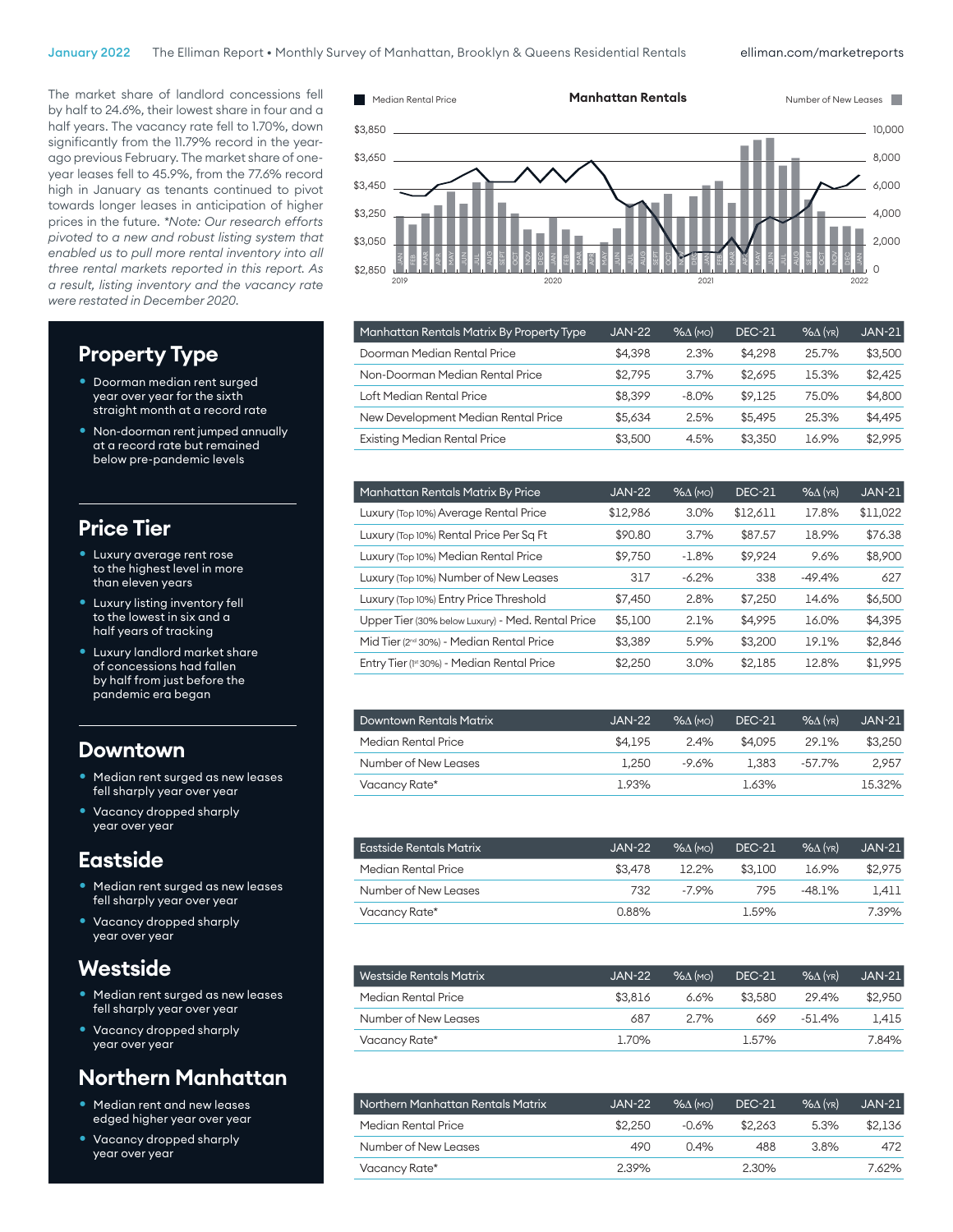elliman.com/marketreports



| <b>Brooklyn Rentals Matrix</b>         |                                          | <b>JAN-22</b> | $% \triangle (MO)$ | <b>DEC-21</b> | $% \triangle$ (YR) | <b>JAN-21</b> |
|----------------------------------------|------------------------------------------|---------------|--------------------|---------------|--------------------|---------------|
| Average Rental Price                   |                                          | \$3,162       | $-3.9%$            | \$3,290       | 5.1%               | \$3,008       |
| Rental Price Per Sq Ft                 |                                          | \$44.00       | $-6.6%$            | \$47.10       | 0.3%               | \$43.89       |
| Median Rental Price                    |                                          | \$2,800       | 0.0%               | \$2,800       | 7.7%               | \$2,600       |
| Number of New Leases                   |                                          | 1,412         | 9.0%               | 1,296         | $-8.7%$            | 1,546         |
|                                        | Days on Market (From Last List Date)     | 70            | 79.5%              | 39            | 48.9%              | 47            |
|                                        | Listing Discount (From Last List Price)  | $-0.3%$       |                    | 0.2%          |                    | 3.2%          |
| Listing Inventory*                     |                                          | 2,780         | $-9.7%$            | 3,077         | $-86.4%$           | 20,492        |
|                                        | <b>Brooklyn Rentals With Concessions</b> | <b>JAN-22</b> | $% \triangle (MO)$ | <b>DEC-21</b> | $%$ $\Delta$ (YR)  | $JAN-21$      |
| Median Rental Price                    |                                          | \$2,747       | $0.0\%$            | \$2,747       | 11.1%              | \$2,472       |
| (with OP + Concessions %)              | Market Share of New Leases               | 25.2%         |                    | 26.8%         |                    | 39.9%         |
|                                        | Free Rent/Owner Paid (Mos)               | 1.3           | 8.3%               | 1.2           | $-38.1%$           | 2.1           |
|                                        | <b>Brooklyn Rentals Matrix By Size</b>   | <b>JAN-22</b> | $% \triangle (MO)$ | <b>DEC-21</b> | $% \Delta$ (YR)    | <b>JAN-21</b> |
| Studio                                 | Average Rental Price                     | \$2,567       | 5.4%               | \$2,436       | 25.2%              | \$2,050       |
|                                        | Rental Price Per Sq Ft                   | \$55.64       | $-2.2%$            | \$56.89       | 16.6%              | \$47.71       |
|                                        | Median Rental Price                      | \$2,400       | 0.0%               | \$2,400       | 23.7%              | \$1,940       |
|                                        | Number of New Leases                     | 177           | 6.0%               | 167           | $-5.3%$            | 187           |
| 1-Bedroom                              | Average Rental Price                     | \$2,764       | 1.2%               | \$2,732       | 7.3%               | \$2,577       |
|                                        | Rental Price Per Sq Ft                   | \$46.68       | $-3.4%$            | \$48.34       | 1.3%               | \$46.08       |
|                                        | Median Rental Price                      | \$2,585       | 3.4%               | \$2,500       | 6.3%               | \$2,431       |
|                                        | Number of New Leases                     | 566           | 15.5%              | 490           | $-1.4%$            | 574           |
| 2-Bedroom                              | Average Rental Price                     | \$3,368       | $-4.6%$            | \$3,529       | 2.2%               | \$3,296       |
|                                        | Rental Price Per Sq Ft                   | \$44.36       | $-6.9%$            | \$47.65       | 2.9%               | \$43.12       |
|                                        | Median Rental Price                      | \$3,000       | $-0.8%$            | \$3,025       | 1.7%               | \$2,950       |
|                                        | Number of New Leases                     | 416           | 4.5%               | 398           | $-21.4%$           | 529           |
| 3-Bedroom                              | Average Rental Price                     | \$4,132       | $-10.6%$           | \$4,622       | 1.3%               | \$4,078       |
|                                        | Rental Price Per Sq Ft                   | \$39.19       | $-9.6%$            | \$43.36       | $-6.3%$            | \$41.84       |
|                                        | Median Rental Price                      | \$3,250       | $-4.4%$            | \$3,400       | 1.6%               | \$3,200       |
|                                        | Number of New Leases                     | 253           | 5.0%               | 241           | $-1.2\%$           | 256           |
| <b>Brooklyn Rentals Matrix By Type</b> |                                          | <b>JAN-22</b> | $% \triangle (MO)$ | <b>DEC-21</b> | $% \triangle (YR)$ | <b>JAN-21</b> |
|                                        | Luxury (Top 10%) Median Rental Price     | \$5,675       | $-9.0\%$           | \$6,235       | 3.2%               | \$5,500       |
|                                        | Luxury (Top 10%) Entry Price Threshold   | \$4,800       | $-4.8\%$           | \$5,040       | 4.3%               | \$4,600       |
|                                        | New Development Median Rental Price      | \$3,426       | $-2.1%$            | \$3,500       | 15.2%              | \$2,973       |

New leasing volume slipped annually while listing inventory fell sharply as prices rose. The number of new leases fell 8.7% to the second highest January on record at 1,412 and 33.2% above the same period two years ago before the pandemic era. Net effective median rent, the face rent, less landlord concessions rose year over year for the third consecutive month to \$2,747. This price trend indicator remained below the same period two years ago before the pandemic for the sixteenth straight month. The market share of landlord concessions fell to 25.2%, their lowest share in four and a half years and well below the pre-pandemic market share of 47.1%. The market share of one-year leases fell to 24.7%, from the 71% record high in February as tenants continued to pivot towards longer leases in anticipation of higher prices in the future.

## **Brooklyn Rentals**

Dashboard

YEAR-OVER-YEAR

- + 7.7% Prices Median Rental Price
- 86.4% Inventory Total Inventory

- 8.7% New Leases Excludes Renewals

- 14.7% Market Share OP + Concessions

+ 23 days Marketing Time Days on Market

- 3.5% **Negotiability** Listing Discount

- Listing inventory fell year over year by the highest rate on record
- New lease signings rose to the second-highest January since tracking began in 2008
- Net effective median rent rose year over year at the third-highest rate for the month of December

**Heavy leasing volume against the backdrop of a sharp decline in listing inventory led to rapid rental price gains.**